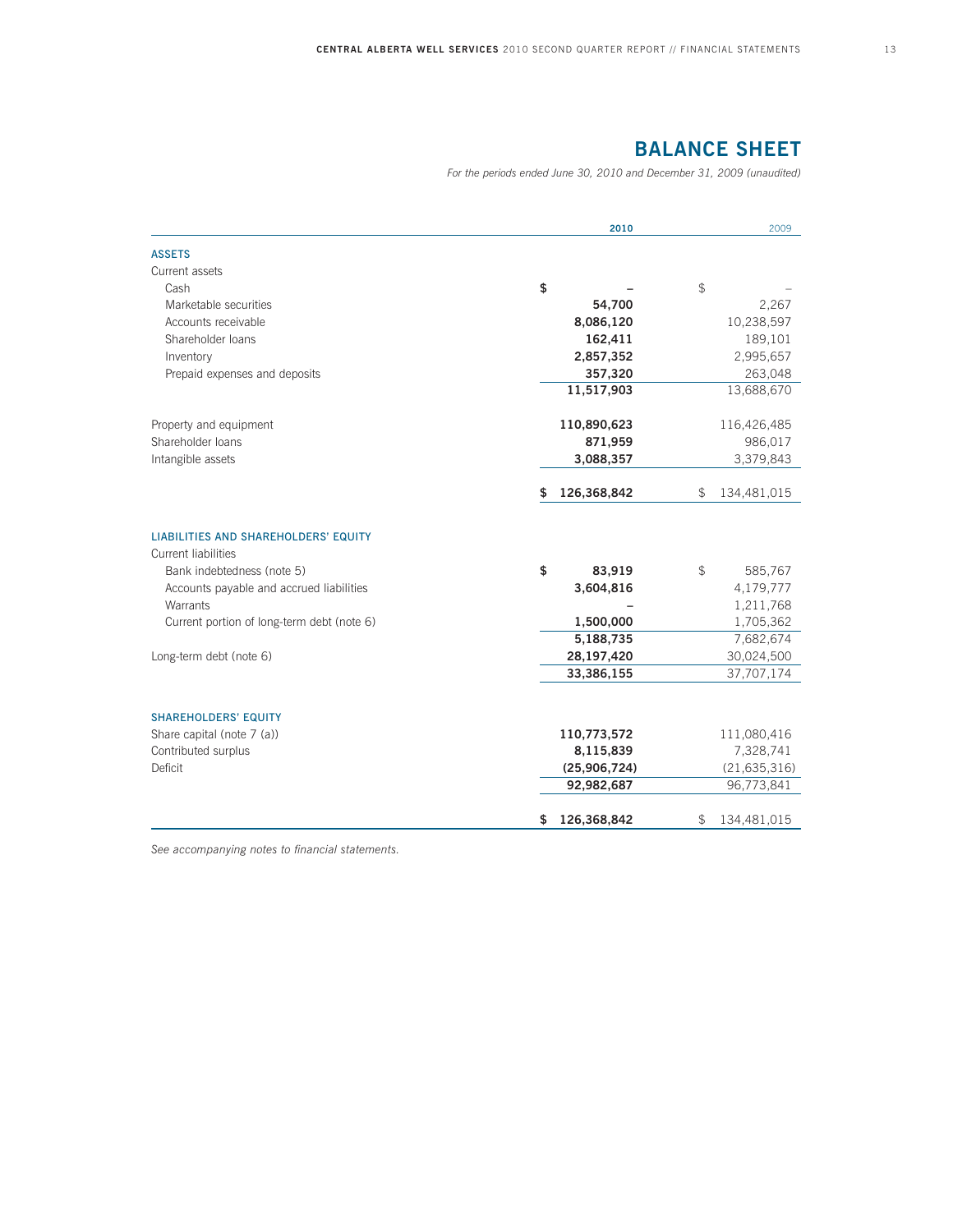# **STATEMENTS OF LOSS, COMPREHENSIVE LOSS AND DEFICIT**

*For the three and six months ended June 30, 2010 and 2009 (unaudited)*

|                                        | THREE MONTHS ENDED JUNE 30 |                | <b>SIX MONTHS ENDED JUNE 30</b> |               |                |                |             |                |  |             |
|----------------------------------------|----------------------------|----------------|---------------------------------|---------------|----------------|----------------|-------------|----------------|--|-------------|
|                                        |                            | 2010           |                                 | 2009          |                | 2010           |             | 2009           |  |             |
| <b>REVENUE</b>                         | \$                         | 9,254,238      | \$                              | 6,397,280     |                | \$29,376,473   |             | \$25,433,894   |  |             |
| <b>EXPENSES</b>                        |                            |                |                                 |               |                |                |             |                |  |             |
| Operating expenses                     |                            | 6,336,094      |                                 | 4,940,690     |                | 19,487,757     |             | 17,910,235     |  |             |
| General and administrative             |                            | 2,586,630      |                                 | 2,945,229     |                | 5,730,335      |             | 6,019,838      |  |             |
| Stock based compensation               |                            | 332,354        |                                 | 259,581       |                | 591,430        |             | 514,332        |  |             |
| Interest                               |                            | 699,280        |                                 | 1,333,035     |                | 1,775,683      |             | 2,697,531      |  |             |
| Depreciation                           |                            | 2,646,050      |                                 | 2,326,805     |                | 5,771,190      |             | 4,975,016      |  |             |
| Amortization                           |                            | 145,743        |                                 | 145,743       |                | 291,486        |             | 296,487        |  |             |
|                                        |                            | 12,746,151     |                                 | 11,951,083    |                | 33,647,881     |             | 32,413,439     |  |             |
| <b>NET LOSS</b>                        |                            | (3,491,913)    |                                 | (5,553,803)   |                | (4, 271, 408)  |             | (6,979,545)    |  |             |
| <b>INCOME TAXES</b>                    |                            |                |                                 |               |                |                |             |                |  |             |
| Future (recovery)                      |                            |                |                                 | (326,000)     |                |                |             | (512,000)      |  |             |
|                                        |                            |                |                                 | (326,000)     |                |                |             | (512,000)      |  |             |
| <b>NET LOSS AND COMPREHENSIVE LOSS</b> |                            | (3,491,913)    |                                 |               |                | (5,227,803)    | (4,271,408) |                |  | (6,467,545) |
| DEFICIT, BEGINNING OF PERIOD           |                            | (22, 414, 811) |                                 | (7, 358, 485) |                | (21, 635, 316) |             | (6, 118, 743)  |  |             |
| <b>DEFICIT, END OF PERIOD</b>          | \$(25,906,724)             |                | \$(12,586,288)                  |               | \$(25,906,724) |                |             | \$(12,586,288) |  |             |
|                                        |                            |                |                                 |               |                |                |             |                |  |             |
| NET LOSS PER SHARE (note 7 (b))        |                            |                |                                 |               |                |                |             |                |  |             |
| Basic and diluted loss per share       | \$                         | (0.02)         | \$                              | (0.19)        | \$             | (0.02)         | \$          | (0.24)         |  |             |

*See accompanying notes to financial statements.*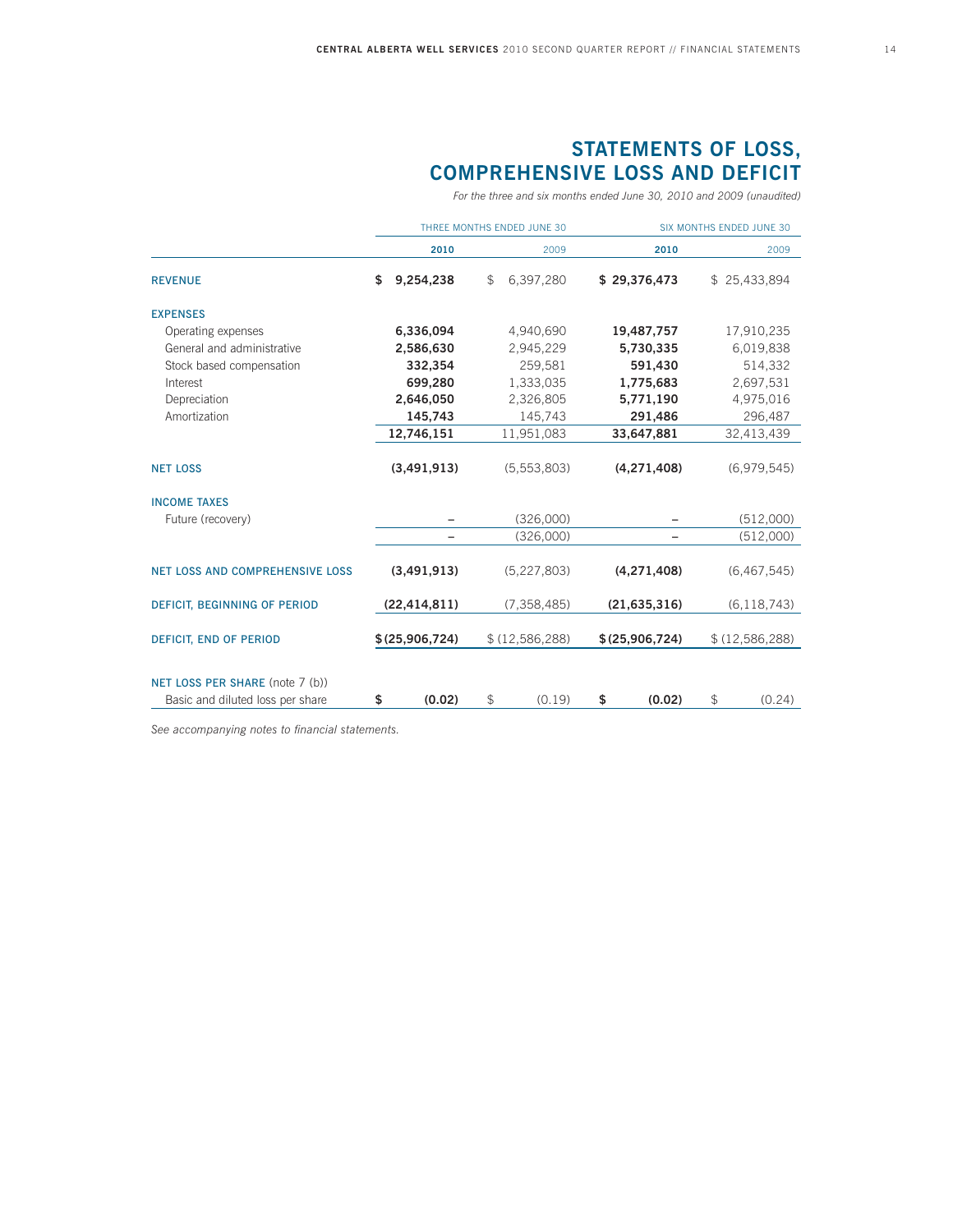# **STATEMENT OF CASH FLOWS**

*For the three and six months ended June 30, 2010 and 2009 (unaudited)*

|                                          |                | THREE MONTHS ENDED JUNE 30 | SIX MONTHS ENDED JUNE 30 |             |               |
|------------------------------------------|----------------|----------------------------|--------------------------|-------------|---------------|
|                                          | 2010           | 2009                       | 2010                     |             | 2009          |
| CASH PROVIDED BY (USED IN):              |                |                            |                          |             |               |
| <b>OPERATING:</b>                        |                |                            |                          |             |               |
| Net loss                                 | \$ (3,491,913) | \$ (5,227,803)             | \$(4,271,408)            | $\mathbb S$ | (6,467,545)   |
| Items not affecting cash:                |                |                            |                          |             |               |
| Stock based compensation                 | 332,354        | 259,581                    | 591,430                  |             | 514,332       |
| Interest on shareholder loans            | (5,097)        | (837)                      | (11,084)                 |             | (2, 192)      |
| Accretion of debt financing costs        |                |                            |                          |             |               |
| and warrants                             | 25,073         | 553,479                    | 220,064                  |             | 1,093,727     |
| Unrealized loss (gain) on                |                |                            |                          |             |               |
| marketable securities                    | (30, 955)      |                            | (38, 400)                |             |               |
| Loss (gain) on disposal of equipment     | (78, 340)      | (71, 454)                  | (78, 340)                |             | (66, 853)     |
| Future income tax (reduction)            |                | (326,000)                  |                          |             | (512,000)     |
| Depreciation and amortization            | 2,791,793      | 2,472,548                  | 6,062,676                |             | 5,271,503     |
|                                          | (457, 085)     | (2,340,486)                | 2,474,938                |             | (169, 028)    |
| Change in non-cash working capital       | 6,647,025      | 6,435,837                  | 1,780,672                |             | 3,084,763     |
|                                          | 6,189,940      | 4,095,351                  | 4,255,610                |             | 2,915,735     |
|                                          |                |                            |                          |             |               |
| <b>INVESTING</b>                         |                |                            |                          |             |               |
| Purchase of property and equipment       | (107, 435)     | (1,455,821)                | (260, 321)               |             | (8,385,249)   |
| Proceeds on sale of assets               |                | 100,000                    |                          |             | 127,000       |
|                                          | (107, 435)     | (1, 355, 821)              | (260, 321)               |             | (8, 258, 249) |
| <b>FINANCING</b>                         |                |                            |                          |             |               |
| Issuance (repayment) of long-term debt   | (1,900,000)    | (100,000)                  | (1,900,000)              |             | 2,200,000     |
| Increase (decrease) in bank indebtedness | (3,801,185)    | (2,071,509)                | (501, 848)               |             |               |
| Redemption of warrants                   |                |                            | (1, 212, 121)            |             |               |
| Financing costs                          | (381, 320)     |                            | (381, 320)               |             |               |
| Repurchase of common shares              |                |                            |                          |             | (29, 037)     |
|                                          | (6,082,505)    | (2, 171, 509)              | (3,995,289)              |             | 2,170,963     |
|                                          |                |                            |                          |             |               |
| <b>INCREASE (DECREASE) IN CASH</b>       |                | 568,021                    |                          |             | (3, 171, 551) |
| CASH, BEGINNING OF PERIOD                |                |                            |                          |             | 3,739,572     |
|                                          |                |                            |                          |             |               |
| CASH, END OF PERIOD                      | \$             | \$<br>568,021              | \$                       | \$          | 568,021       |
|                                          |                |                            |                          |             |               |
| Supplementary Information:               |                |                            |                          |             |               |
| Interest paid                            | \$<br>678,824  | \$<br>780,512              | \$<br>1,566,499          | \$          | 1,611,272     |
| Interest received                        | 5,783          | 119                        | 6,061                    |             | 5,276         |

*See accompanying notes to financial statements.*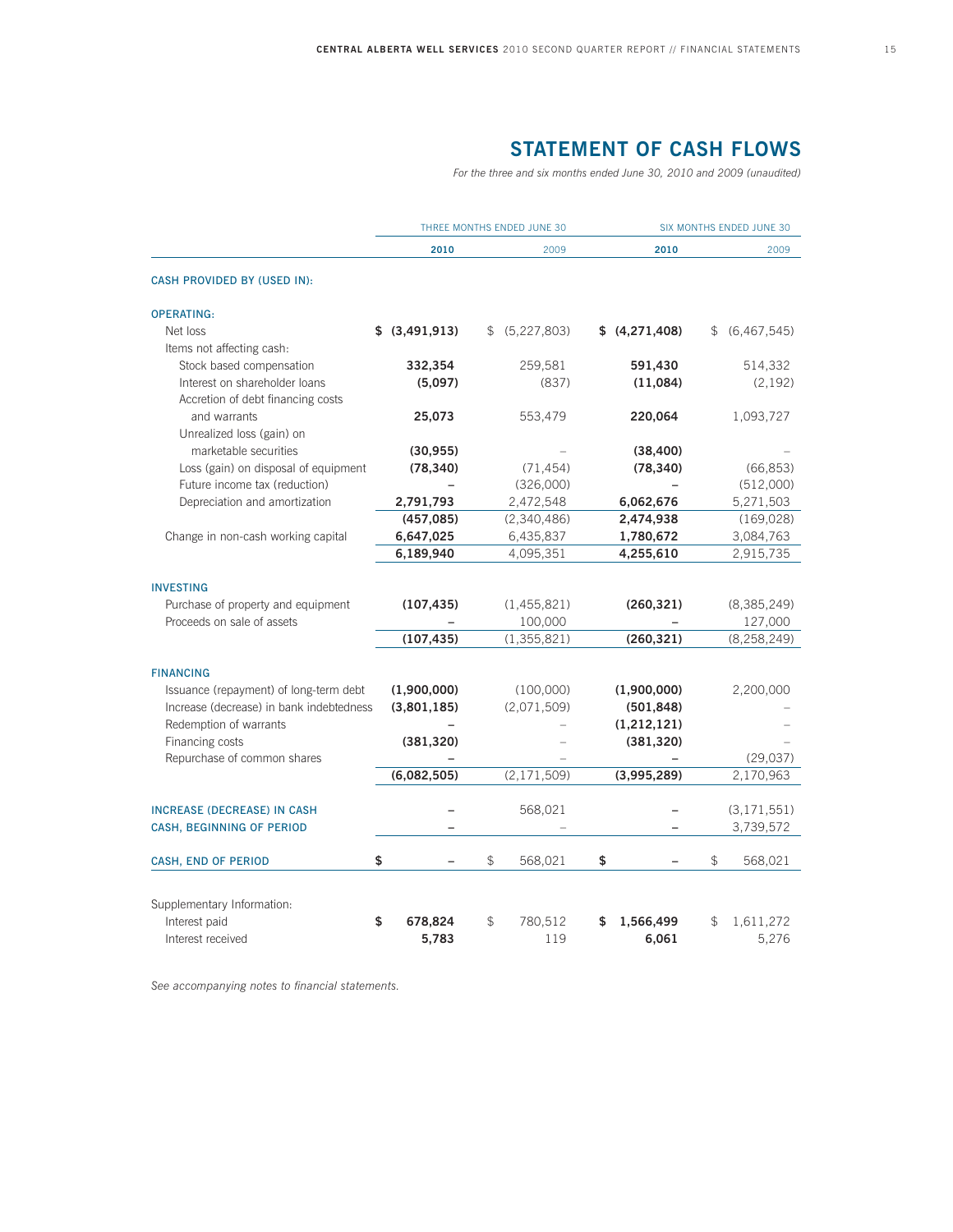# **NOTES TO THE FINANCIAL STATEMENTS**

*For the three and six months ended June 30, 2010 and 2009 (unaudited)*

#### 1. DESCRIPTION OF BUSINESS:

 Central Alberta Well Services Corp. (CWC) is an oilfield services company providing production services to oil and gas exploration and development companies throughout the Western Canadian Sedimentary Basin.

#### 2. BASIS OF PRESENTATION:

 The financial statements have been prepared in accordance with Canadian Generally Accepted Accounting Principles ("GAAP"). These interim financial statements follow the same accounting policies as the most recent annual financial statements. Not all disclosures required by GAAP for annual financial statements are presented in these interim financial statements. The interim financial statements should be read in conjunction with the most recent annual financial statements.

Certain prior period amounts have been reclassified to conform to the current period's presentation.

## 3. SEASONALITY OF OPERATIONS:

 The Company's operations are located in Western Canada. The ability to move heavy equipment safely and efficiently in Western Canadian oil and natural gas fields is dependent on weather conditions. Activity levels during the first quarter are typically the most robust as the frost creates a stable ground mass that allows for easy access to well sites and easier service rig movement. The second quarter is traditionally the slowest due to road bans during spring break-up. When winter's frost leaves the ground, it renders many secondary roads incapable of supporting the weight of heavy equipment until they have thoroughly dried out. Road bans during this time restrict service rig and support equipment access to well sites. The third quarter has more activity as the summer months are typically drier than the second quarter. The fourth quarter is again quite active as winter temperatures freeze the ground once more maximizing site access. However, there may be temporary halts to operations in extreme cold weather when the temperature falls below -35C.

### 4. CHANGES IN ACCOUNTING POLICY:

#### Future changes in accounting policies:

 On February 13, 2008, the Accounting Standards Board ("AcSB") confirmed that the changeover to IFRS from Canadian GAAP will be required for publicly accountable enterprises for interim and annual financial statements, effective for fiscal years beginning on or after January 1, 2011, including comparative figures for 2010. The objective is to improve financial reporting by having one single set of accounting standards that are comparable with other entities on an international basis. The transition from the current Canadian GAAP to IFRS is a significant undertaking that may materially affect the Corporation's reported financial position and results of operations. The Company continues to monitor standards developments as issued by the International Accounting Standards Board and the AcSB, as well as regulatory developments as issued by the Canadian Securities Administrators which may affect the timing, nature or disclosure of its adoption of IFRS.

## 5. BANK INDEBTEDNESS:

 On April 20, 2010, the Company secured an operating facility which is margined to the Company's accounts receivable to a maximum of \$10.0 million, at an interest rate ranging from bank prime plus 1.25% to bank prime plus 2.0%. The operating line is committed until April 30, 2011. As at June 30, 2010, the amount available under the line was \$7.75 million with \$83,919 drawn. A General Security agreement providing a security interest against all accounts receivable and a second fixed charge over all other assets has been provided as security for this agreement. A fee of \$35,000 was paid on acceptance of the facility.

 The facility requires the Company to comply with certain financial and non-financial covenants that are typical for this type of arrangement. The Company was in compliance with all debt covenants for the period ended June 30, 2010.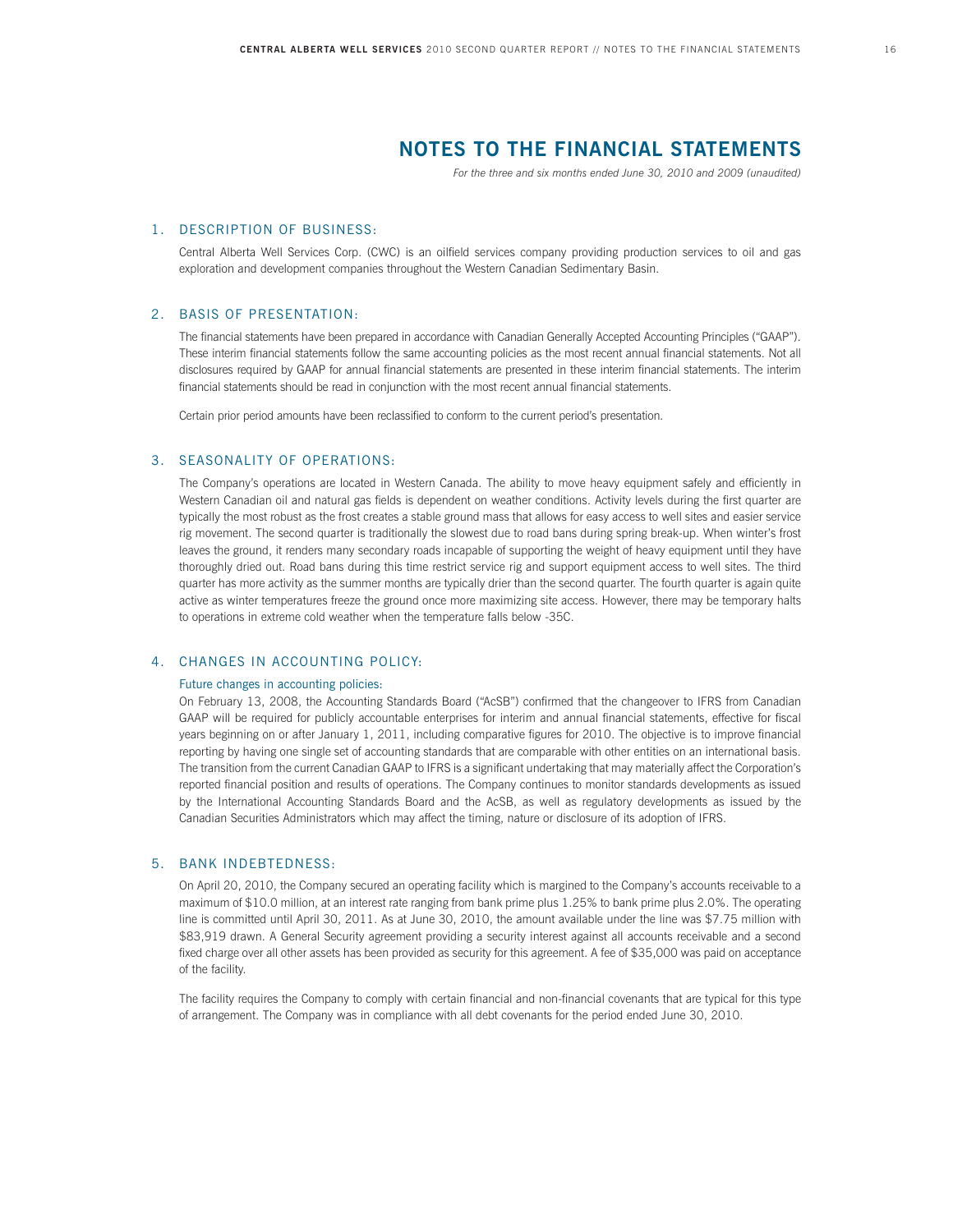# 6. LONG-TERM DEBT:

|                                                                                                                                                                                                                                                                                                                                                                                                                                                                        |    | 2010        | 2009             |
|------------------------------------------------------------------------------------------------------------------------------------------------------------------------------------------------------------------------------------------------------------------------------------------------------------------------------------------------------------------------------------------------------------------------------------------------------------------------|----|-------------|------------------|
| Credit facility for \$25 million, with an interest rate of 8.045%, maturing<br>on April 19, 2013. Monthly repayments of interest only are required in<br>the first year. Principal repayments of \$416,667 plus interest per month<br>in the second year and monthly principal payments of \$625,000 plus<br>interest are required in the third year. The debt is secured by a first charge<br>on equipment and a general security agreement on all assets.            | S. | 25,000,000  | \$<br>31,900,000 |
| Credit facility for \$5 million, with an interest rate of 8.045%, maturing<br>on April 19, 2013. Monthly repayments of interest only are required in the<br>first year. Principal repayments of \$83,333 plus interest per month in the<br>second year are required and monthly principal payments of \$125,000<br>plus interest are required in the third year. The debt is secured by a first<br>charge on equipment and a general security agreement on all assets. |    | 5,000,000   |                  |
| Unsecured, interest-free loan from Government of Canada related to a                                                                                                                                                                                                                                                                                                                                                                                                   |    |             |                  |
| patent and repayable upon commercial application of the patent.                                                                                                                                                                                                                                                                                                                                                                                                        |    | 24,500      | 24,500           |
| Total debt                                                                                                                                                                                                                                                                                                                                                                                                                                                             | \$ | 30,024,500  | \$<br>31,924,500 |
| Less:                                                                                                                                                                                                                                                                                                                                                                                                                                                                  |    |             |                  |
| Financing fees and cost relating to the original \$31.9 million term facility                                                                                                                                                                                                                                                                                                                                                                                          |    |             | (102, 109)       |
| Cost of 3,030,303 warrants relating to the original \$31.9 million term facility                                                                                                                                                                                                                                                                                                                                                                                       |    |             | (92, 529)        |
| Financing fees and costs relating to the \$25 million term facility                                                                                                                                                                                                                                                                                                                                                                                                    |    | (327,080)   |                  |
| Current portion                                                                                                                                                                                                                                                                                                                                                                                                                                                        |    | (1,500,000) | (1,705,362)      |
|                                                                                                                                                                                                                                                                                                                                                                                                                                                                        | \$ | 28,197,420  | \$<br>30,024,500 |

 The facility requires the Company to comply with certain financial and non-financial covenants that are typical for these types of arrangements. The Company was in compliance with all debt covenants for the period ended June 30, 2010. The estimated principal payments for each of the next five years are as follows:

| 2010       | \$               |
|------------|------------------|
| 2011       | 4,500,000        |
| 2012       | 8,250,000        |
| 2013       | 17,250,000       |
| 2014       |                  |
| 2015       |                  |
| Thereafter | 24,500           |
|            | 30,024,500<br>\$ |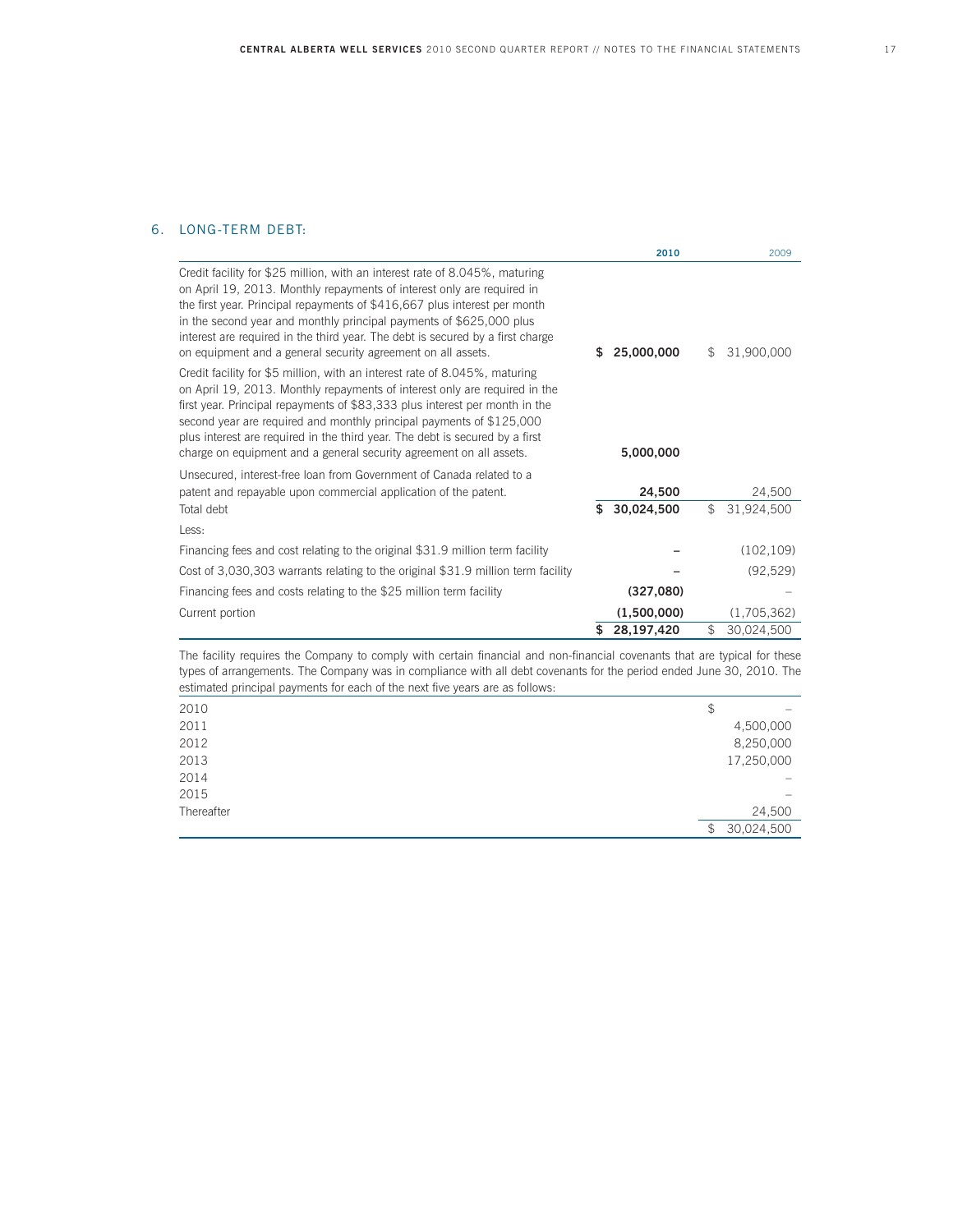## 7. SHARE CAPITAL:

## a) Authorized:

Issued:

Unlimited number of Common voting shares and Preferred shares

| <b>COMMON SHARES</b>                           | <b>NUMBER</b> | <b>AMOUNT</b>              |
|------------------------------------------------|---------------|----------------------------|
| Balance at January 1, 2009                     | 20,647,330    | 60,368,205<br>$\mathbb{S}$ |
| Repurchase of shares                           | (63,500)      | (184, 785)                 |
| Share transfer to Class B shares               | (350,000)     | (980,000)                  |
| Elimination of Class B shares                  | 6,953,531     | 19,469,887                 |
| Issuance of shares                             | 131,996,703   | 32,407,109                 |
| Balance at December 31, 2009                   | 159,184,064   | \$111,080,416              |
| Balance at January 1, 2010                     | 159,184,064   | \$111,080,416              |
| Share purchase loans                           | (444, 701)    | (306, 844)                 |
| Balance at June 30, 2010                       | 158,739,363   | \$110,773,572              |
| <b>CLASS B</b>                                 | <b>NUMBER</b> | <b>AMOUNT</b>              |
| Balance at January 1, 2009                     | 6,603,531     | 18,489,887<br>\$.          |
| Share transfer from Class A shares             | 350,000       | 980.000                    |
| Conversion to Class A shares                   | (6,953,531)   | (19, 469, 887)             |
| Balance at December 31, 2009 and June 30, 2010 |               | \$                         |

 During the quarter, 444,701 shares were repurchased from a former employee with the consideration being the cancellation of a share purchase loan. This transaction has not been reflected in the statement of cash flows as it was a non-cash transaction. The amount of the loan cancelled was \$111,175 plus accrued interest.

#### b) Basic and diluted loss per share:

| THREE MONTHS ENDED JUNE 30                                                                    |                 | 2010          |                                   |                 | 2009          |                                   |
|-----------------------------------------------------------------------------------------------|-----------------|---------------|-----------------------------------|-----------------|---------------|-----------------------------------|
|                                                                                               | <b>NET LOSS</b> | <b>SHARES</b> | <b>PER SHARE</b><br><b>AMOUNT</b> | <b>NET LOSS</b> | <b>SHARES</b> | <b>PER SHARE</b><br><b>AMOUNT</b> |
| Basic and diluted loss<br>per share<br>Securities excluded from                               | \$ (3,491,913)  | 159,174,290   | \$<br>(0.02)                      | \$ (5,227,803)  | 27,187,361    | \$<br>(0.19)                      |
| diluted income (loss)<br>per share as the effect<br>would be anti-dilutive                    |                 | 7,572,209     |                                   |                 | 5,877,928     |                                   |
| SIX MONTHS ENDED JUNE 30                                                                      |                 | 2010          |                                   |                 | 2009          |                                   |
|                                                                                               | <b>NET LOSS</b> | <b>SHARES</b> | <b>PER SHARE</b><br><b>AMOUNT</b> | <b>NET LOSS</b> | <b>SHARES</b> | <b>PFR SHARF</b><br><b>AMOUNT</b> |
| Basic and diluted loss<br>per share                                                           | \$(4,271,408)   | 159,181,607   | \$<br>(0.02)                      | \$ (6,467,545)  | 27,195,643    | \$<br>(0.24)                      |
| Securities excluded from<br>diluted loss per share<br>as the effect would<br>be anti-dilutive |                 | 7,572,209     |                                   |                 | 5,877,928     |                                   |

c) Warrants:

 On March 31, 2010, the promissory note associated with the redemption previously outstanding warrants in the amount of \$1,212,121 was paid in full on the due date.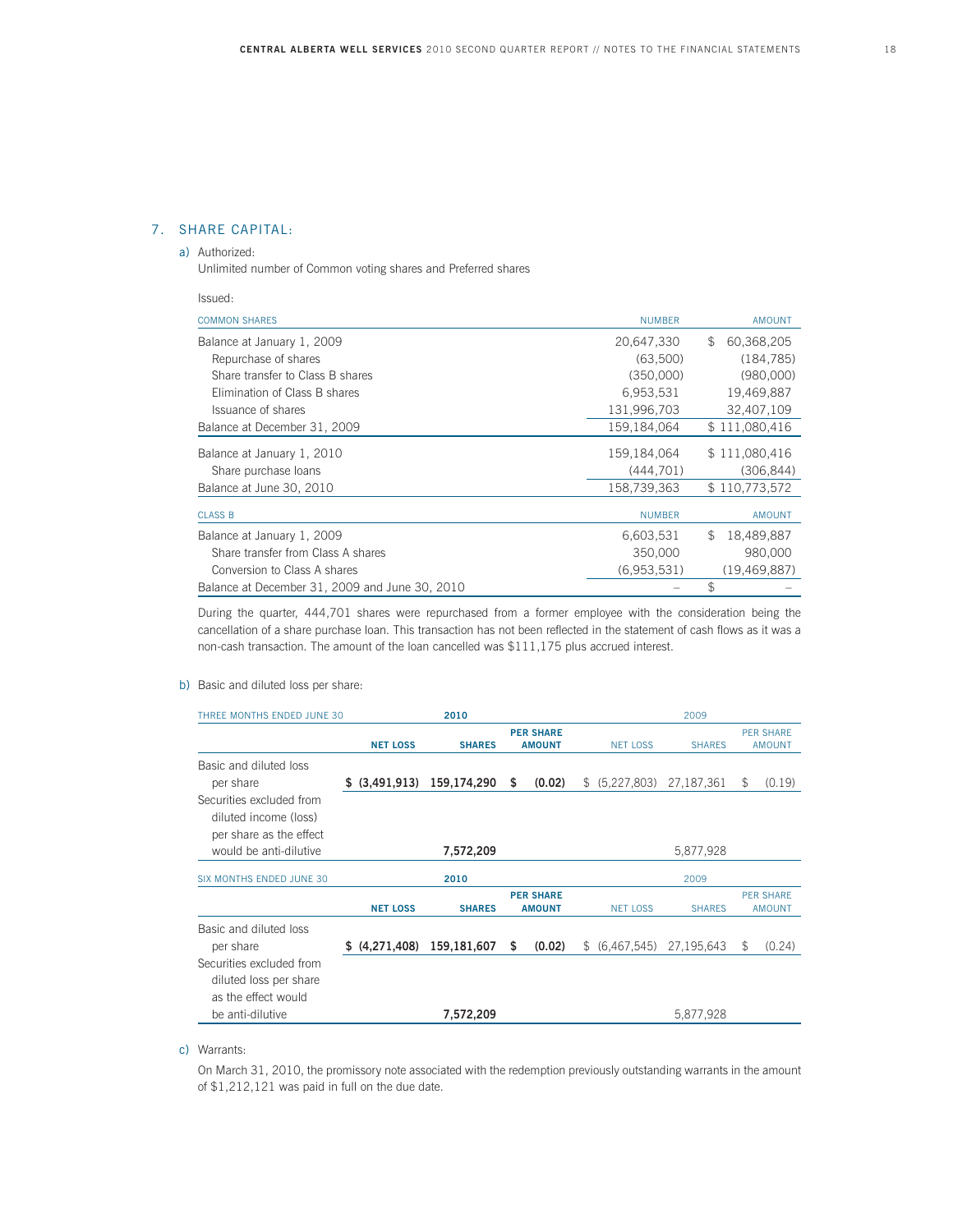#### 8. CAPITAL MANAGEMENT:

 The Company's strategy is to maintain a level of capital for operations and to sustain future growth of the business. The Company strives to maintain a balance between debt and equity to ensure the continued access to capital markets to fund growth and ensure long-term viability. The Company monitors its capital balance through regular evaluation of long-term debt to equity ratio. The components of capital as well as the long-term debt to equity ratio as of June 30, 2010, and December 31, 2009, are shown in the table below.

|                      | <b>JUNE 30.</b><br>DECEMBER 31,<br>2009<br>2010 |  |
|----------------------|-------------------------------------------------|--|
| Debt                 | \$31,729,862<br>\$ 29,697,420                   |  |
| Shareholders' equity | 92,982,687<br>96.773.841                        |  |
| Debt to equity       | 0.33<br>0.32                                    |  |

 The Company is subject to financial covenants in the debt financing agreements related to both the operating line of credit and long-term debt. The current ratio and debt service coverage ratio are two financial metrics that provide indicators as to whether the Company is in compliance with its financial covenants. The Company was in compliance with its financial covenants as at June 30, 2010, as disclosed in notes 5 and 6.

#### 9. FINANCIAL INSTRUMENTS:

 The Company has designated its financial instruments as follows: cash and marketable securities are classified as held-fortrading, which are measured at fair value; accounts receivable and shareholder loans are classified as loans and receivables which are measured at amortized cost; accounts payable and accrued liabilities, and long-term debt are classified as other financial liabilities which are also measured at amortized cost. The fair value of these instruments excluding long-term debt approximates their carrying amount due to their short-term nature. The fair value of the long-term debt approximates the carrying amount due to this debt being renegotiated during the quarter, thereby, providing assurance that the rate obtained remains a close approximation to the rate the Company would be offered currently for a similar instrument. There have been no events that would indicate this rate is no longer obtainable to the Company.

The Company has exposure to credit, liquidity and market risk as follows:

a) Credit risk:

 The Company's policy is to enter into agreements with customers that are well-established and well-financed within the oil and gas industry to reduce credit risk. There is always a risk relating to the financial stability of customers and their ability to pay. Management will continue to periodically assess the credit worthiness of all its customers and views the credit risk on its accounts receivable as normal for its industry.

 During the three months ended June 30, 2010, the Company accepted partnership units in exchange for an outstanding receivable previously provided for resulting in a bad debt recovery of \$21,582 for the quarter. The partnership units were written down to \$1 as they are not traded on the open market and a fair value could not be determined. This, combined with the net recovery in the first quarter, resulted in a bad debt recovery of \$86,596 in the six months ended June 30, 2010.

b) Liquidity risk:

 Liquidity risk relates to the risk that the Company will encounter difficulty in meeting its financial obligations. The credit facilities available as at June 30, 2010, consisted of term facilities totaling \$30.0 million. The term debt is for three years with the first year requiring payments of interest only, the second year requiring monthly principal payments of \$500,000 per month plus interest and the third year requiring monthly principal payments of \$750,000 per month plus interest. The term debt is subject to interest at a fixed rate of 8.045% for the term.

 The Company may be exposed to liquidity risk if it is unable to collect its trade accounts receivable balances in a timely manner which could in turn impact the Company's long-term ability to meet its commitments under the new facilities. In order to manage this liquidity risk, the Company actively monitors all accounts receivable to maintain accounts outstanding over 60 days to less than 25 percent of the total balance. As at June 30, 2010, the balance of trade accounts receivable in excess of 90 days was \$972,945, representing approximately 16.5% of the trade accounts receivable balance, of this amount \$461,141 has been provided for as an allowance for bad debts and \$364,952 was collected subsequent to quarter end. A structure is maintained that focuses on growth of the Company while ensuring viability for stakeholders. Finally, in an effort to combat the seasonality of the oilfield business and reduce long-term liquidity risk exposure, the Company regularly reviews its cash availability and whenever the conditions permit, the excess cash is applied to the debt outstanding.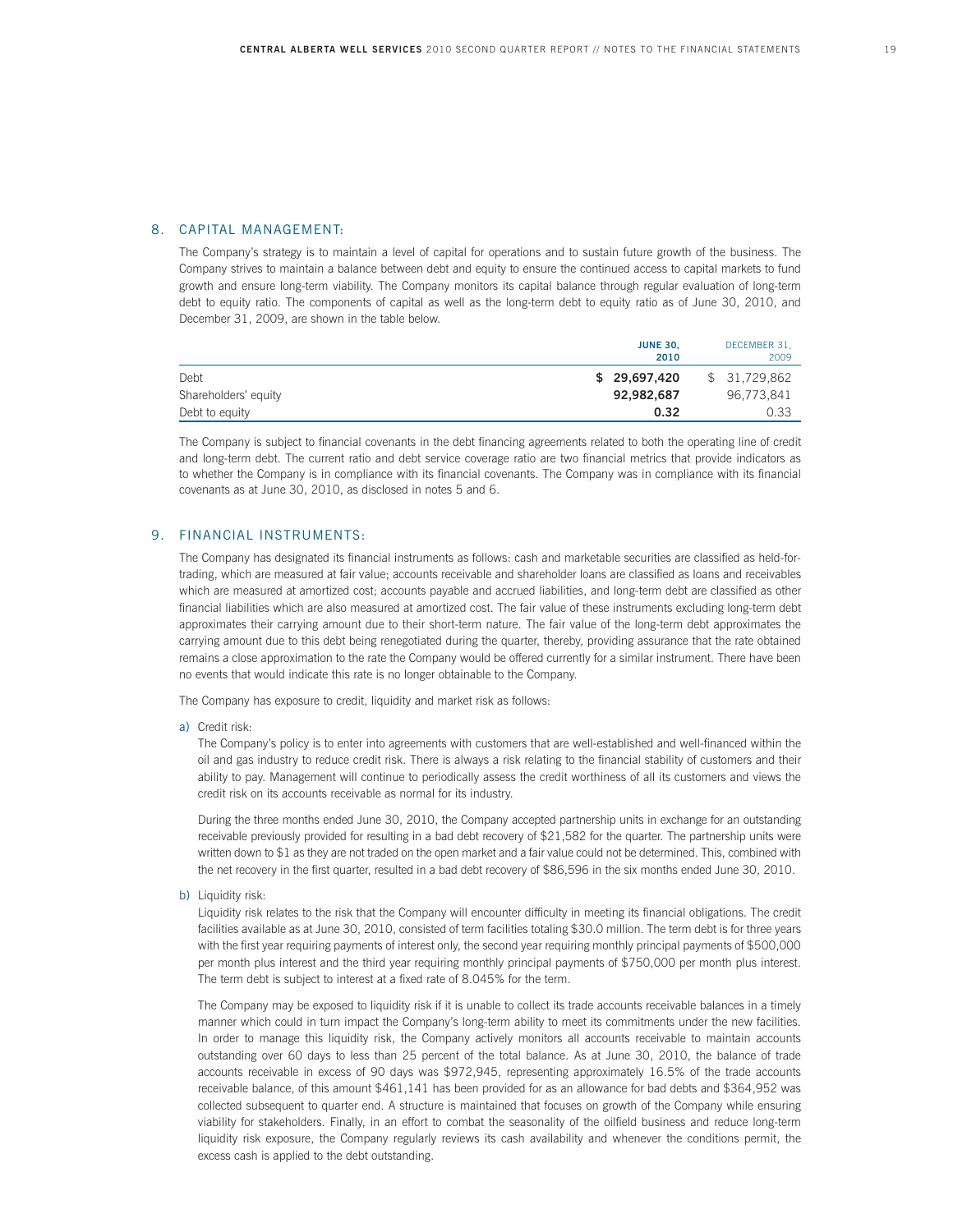#### 9. FINANCIAL INSTRUMENTS (continued):

#### c) Market risk:

Market risk is comprised of foreign currency risk and interest rate risk.

i. Foreign currency risk:

 Foreign currency risk arises from the fluctuations in foreign exchange rates and the degree of volatility of these rates relative to the Canadian dollar. The Company is not significantly exposed to foreign currency risk.

ii. Interest rate risk:

 The Company is exposed to sudden increases in interest rate changes as the operating facility entered into by the Company subsequent to year end is variable based on prime lending rates. The term facility the Company secured on April 20, 2010, is fixed for three years at 8.045%. As a result, the Company has minimized its exposure to interest rate risk for the next three years on this debt. The operating line secured by the Company subsequent to year end is at a variable rate based on prime. The Company remains exposed to interest rate risk on the operating line. For the three and six months ended June 30, 2010, a one percent change in the prime lending rate would have impacted net income by \$3,184 and \$81,841 respectively.

#### 10. SEGMENTED INFORMATION:

 The Company operates in two primary segments within the service industry in Western Canada: Well Servicing and Other Oilfield Services. The Well Servicing segment provides well services through the use of service rigs and coil tubing units. The Other Oilfield Services segment provides snubbing, nitrogen, production testing and equipment rentals, primarily providing support services to the well service business.

 The accounting policies of the segments are the same as those described in the most recent annual financial statements. The Company evaluates performance on net income before taxes. Inter-segment sales are recorded at current market prices and eliminated upon consolidation.

 The reportable segments are distinct operations as they offer complementary services to the well service business. Once a service rig is on site, the other services are typically onsite at various times supporting the rig activity. However, these services can be sold independently of the well servicing. They are managed separately as the businesses were acquired as a unit and the Company has retained the management of each acquired company.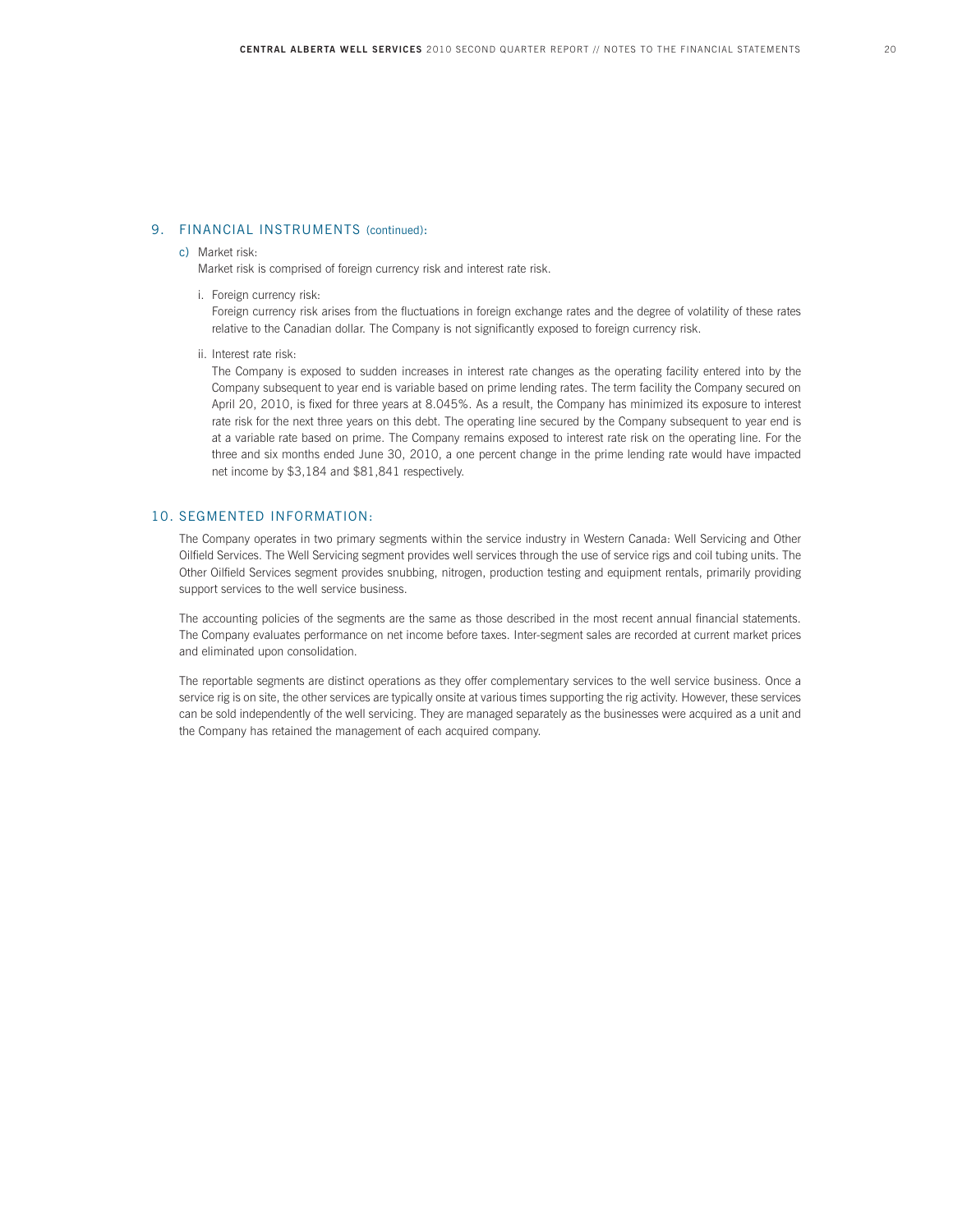# 10. SEGMENTED INFORMATION (continued):

The amounts related to each industry segment are as follows:

| THREE MONTHS ENDED JUNE 30, 2010                  | <b>WELL</b><br><b>SERVICING</b> | <b>OTHER OILFIELD</b><br><b>SERVICES</b> | <b>CORPORATE</b>         | <b>TOTAL</b>           |
|---------------------------------------------------|---------------------------------|------------------------------------------|--------------------------|------------------------|
| Revenue                                           | 6,891,504                       | 2,362,734                                |                          | 9,254,238              |
| Interest expense                                  |                                 |                                          | 699,280                  | 699,280                |
| Depreciation and amortization                     | 1,874,017                       | 635,535                                  | 282,241                  | 2,791,793              |
| Net loss and comprehensive loss                   | (851,068)                       | (387, 025)                               | (2, 253, 820)            | (3,491,913)            |
| Property, plant and equipment                     | 90,772,545                      | 19,199,541                               | 918,537                  | 110,890,623            |
| Intangibles                                       |                                 | 3,088,357                                |                          | 3,088,357              |
| Capital expenditures                              |                                 | 2,898                                    | 104,537                  | 107,435                |
| THREE MONTHS ENDED JUNE 30, 2009                  | <b>WELL</b><br><b>SERVICING</b> | <b>OTHER OILFIELD</b>                    | CORPORATE                | <b>TOTAL</b>           |
|                                                   |                                 | <b>SERVICES</b>                          |                          |                        |
| Revenue                                           | 4,467,304                       | 1,929,976                                |                          | 6,397,280<br>1,333,035 |
| Interest expense<br>Depreciation and amortization | 1,615,903                       |                                          | 1,333,035<br>241,512     | 2,472,548              |
| Loss before taxes                                 | (1,630,762)                     | 615,133<br>(1,026,870)                   | (2,896,171)              | (5, 553, 803)          |
| Income taxes                                      |                                 |                                          | (326,000)                | (326,000)              |
| Net loss and comprehensive loss                   | (1,630,762)                     | (1,026,870)                              | (2,570,171)              | (5,227,803)            |
| Property, plant and equipment                     | 99,910,514                      | 21,262,402                               | 780,622                  | 121,953,538            |
| Intangibles                                       |                                 | 3,671,330                                |                          | 3,671,330              |
| Capital expenditures                              | 652,145                         | 762,166                                  | 41,510                   | 1,455,821              |
|                                                   |                                 |                                          |                          |                        |
| SIX MONTHS ENDED JUNE 30, 2010                    | <b>WELL</b><br><b>SERVICING</b> | <b>OTHER OILFIELD</b><br><b>SERVICES</b> | <b>CORPORATE</b>         | <b>TOTAL</b>           |
| Revenue                                           | 22,830,935                      | 6,545,538                                |                          | 29,376,473             |
| Interest expense                                  |                                 |                                          | 1,775,683                | 1,775,683              |
| Depreciation and amortization                     | 4,226,957                       | 1,271,994                                | 563,725                  | 6,062,676              |
| Net income (loss) and comprehensive               |                                 |                                          |                          |                        |
| income (loss)                                     | 695,297                         | (157, 575)                               | (4,809,130)              | (4,271,408)            |
| Property, plant and equipment                     | 90,772,545                      | 19,199,541                               | 918,537                  | 110,890,623            |
| Intangibles                                       |                                 | 3,088,357                                |                          | 3,088,357              |
| Capital expenditures                              | 5,041                           | 10,617                                   | 244,663                  | 260,321                |
| SIX MONTHS ENDED JUNE 30, 2009                    | <b>WELL</b><br><b>SERVICING</b> | <b>OTHER OILFIELD</b><br><b>SERVICES</b> | <b>CORPORATE</b>         | <b>TOTAL</b>           |
| Revenue                                           | 17,445,993                      | 7,987,901                                | $\overline{\phantom{0}}$ | 25,433,894             |
| Interest expense                                  |                                 |                                          | 2,697,531                | 2,697,531              |
| Depreciation and amortization                     | 3,568,799                       | 1,220,253                                | 482,451                  | 5,271,503              |
| Loss before taxes                                 | (595, 996)                      | (473, 474)                               | (5,910,075)              | (6,979,545)            |
| Income taxes                                      |                                 |                                          | (512,000)                | (512,000)              |
| Net loss and comprehensive loss                   | (595, 996)                      | (473, 474)                               | (5,398,075)              | (6, 467, 545)          |
| Property, plant and equipment                     | 99,910,514                      | 21,262,402                               | 780,622                  | 121,953,538            |
| Intangibles                                       |                                 | 3,671,330                                |                          | 3,671,330              |
| Capital expenditures                              | 7,153,612                       | 1,078,847                                | 152,790                  | 8,385,249              |